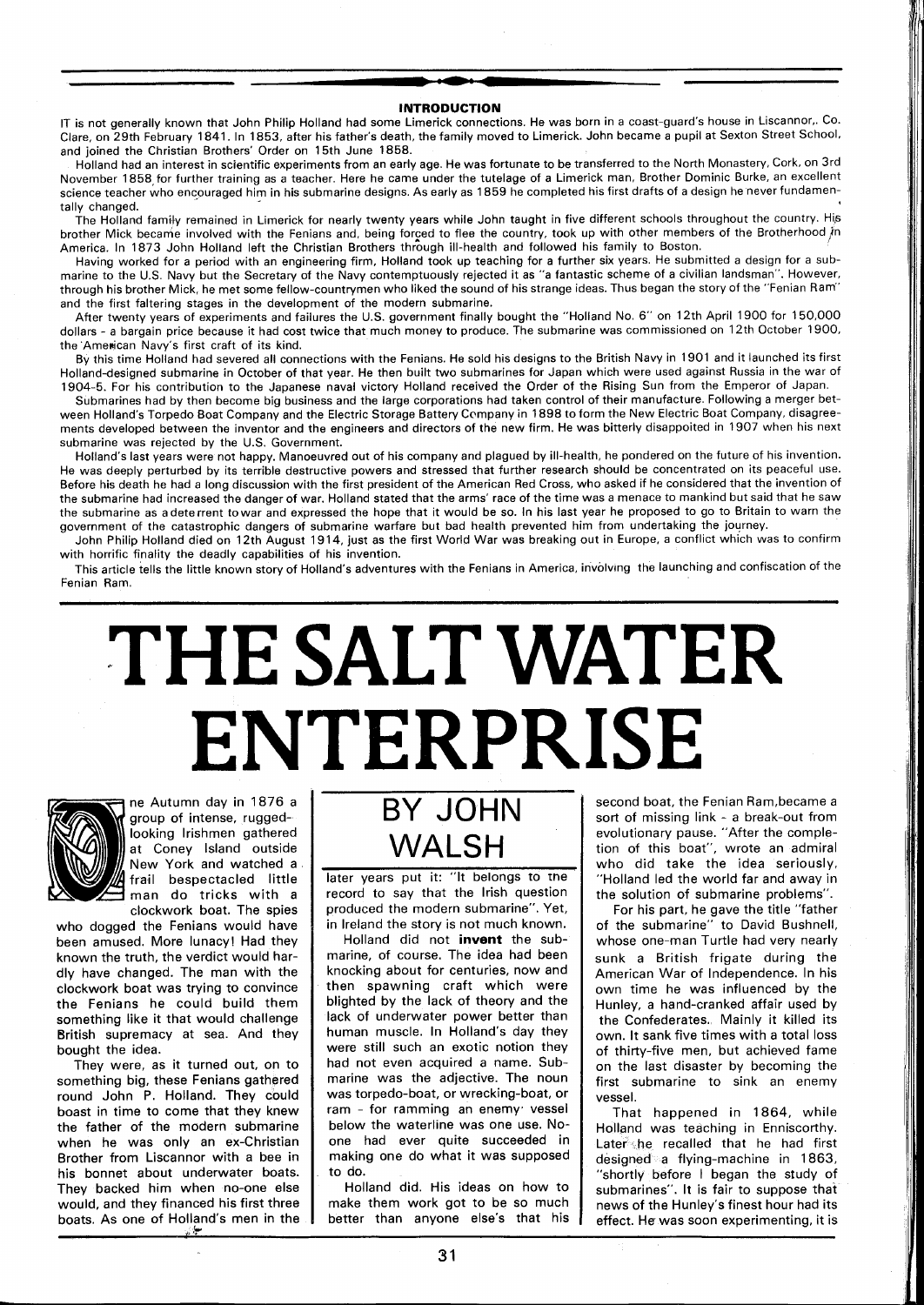said, with models in a tub.

Probably not even John P. at the end of his days could say how much he had been spurred by the desire to strike a blow at the British, He liked them as little as any other child of the Famine. When he left $\check{ }$  the Brothers and emigrated in 1873 he chose America, partly for health reasons, partly because it might provide scope for his inventions but also, he said, because "I had no mind to do anything that would make John Bull any stronger".

It is doubtful if he had actually been in the 7RB. His brother Michael was, and had been obliged to get out of Ireland on that account. In New York he introduced John to O'Donovan Rossa, who put him in touch with Jerome Collins, then science editor of the **New York Herald.** 

The big chance came in August 1876, at the reception for those involved in the Catalpa rescue. This was the most spectacular stroke the American Fenians ever pulled. They hired a whaler (the Catalpa), and sailed to Australia, plucked six Fenian prisoners from a work-gang in the desert and, four months later sailed into New York Harbour an ... general euphoria. "The men who sent the Catalpa to Australia', said John Boyle O'Reilly of the **Boston Pilot,** "are just the men to send out a hundred Catalpas to wipe British commerce from the seas". John P. Holland thought he knew how to help them do it.

John Devoy had organised the expedition. J.J. Breslin had led it. Holland met them at the reception and told them: "You gentlemen have a fund for making war on England. And you could put it to no better use than enabling me to build a submarine boat ...".

 $\frac{1}{2}$   $\frac{1}{2}$   $\frac{1}{2}$ 

He was, as we would now say, in with the heavy gang. These veterans of jail and revolution were turbulent, talented, given to ferocious internecine strife, in some cases mad, in all cases colourful. Devoy was a deserter from the French Foreign Legion. Rossa was a spectacular drunk. Jerome Collins was soon to die on an Arctic expedition. Breslin was the hero of the Catalpa. But Holland spoke to them, said Devoy, "like a headmaster to his children".

"We were startled by the proposition." But they took it seriously. And they did have the money. Dollars and cents were then rolling in, as Holland knew, to the Skirmishing Fund started by O'Donovan Rossa. What it would be used for was a matter for speculation some anti-British activity short of total war, at any rate. Rossa, the arch-Provisional of his day, talked of dynamite and "burning up" towns. Others, such as O'Leary and Devoy, had the grace to be shocked. But a submarine - that had possibilities. The trustees of the fund sent Breslin to Coney Island, heard his report, and appointed him head of what was cryptically called "the salt water enterprise". The Fenians were to take on the ruler of the waves.

\* \* \*

In some respects it sounded even more far-fetched then than it does today - a fourteen-foot box, with a range of a few miles. Did the Fenians see their boat as a sort of Bruce Lee of the ocean, laying waste the ranks of H.M. warships as they closed in from every side? It was not quite that bad. The prime movers accepted there would have to be a phase of experiment before anything much emerged. Nor did they seriously think of going it alone. At best, Devoy reckoned, "we could only begin operations when the Home Organisation was ready for a fight and we had a few more boats". At other times they felt the best bet was to chip in on the opposition side in the event of Britain's ever going to war. Russia was a likely contender at this time.

Holland was being more than optimistic if, as Devoy said, he envisaged a boat "that would cross the Atlantic, go unseen into Southampton or Portsmouth Harbour, throw a petroleum shell into an English ship, and get away undiscovered". But he was telling no more than the truth when he wrote, as late as 1900, that "the submarine was indeed a sea-devil against which no means that we possess at present can prevail". ASDlC was a development of the nineteentwenties, and not a particularly successful submarine-tracker. Back in the eighteen seventies a submarine offered a prospect akin to a laser-toting helicopter that could vanish at will. "A weapon", said Holland, "against which there is no defence".

## $* * *$

So it may have seemed to the Fenian leadership who heard Breslin's report from Coney Island. They cannot have had more than the vaguest idea how it was to work. Devoy's memoirs, admittedly written long after the event, show that he did not really know what was happening on the technical side. For expert opinion they consulted someone who, as Captain of Engineers in the Civil War, "was in charge of fifteen miles of earthworks in front of Petersburg". Breslin, Devoy thought, "understood it better than any of us." But Breslin in Mick Holland's opinion "knew as much about natural philosophy as a cow".

What they did have was the under-

dog's instinct for something that would change the rules favouring a powerful maritime enemy. Most of the early submarines were the product of that sort of thinking. For that matter, potential targets disapproved of them for quite the same reason. "Damned un-English", said an admiral. The French of, Napoleon's day declared them "fit only, for Algerians and pirates". Admiral St. Vincent saw in them "a mode of war which those who commanded the seas did not want, and which, if successful, would deprive them of it". An odd addition to such company was a speaker in the Treaty Debates of 1922. "1 hold that the submarine is a mean and treacherous form of attack ...'

With high hopes, at any rate, the Fenians commissioned an engineering firm to make them a submarine. Work went on at first in New York, and later across the Hudson at Paterson, where Holland taught school. There, on the Passaic river, Holland's first submarine was launched on May 22, 1878.

She was a funny little thing, of square cross-section, with divingplanes midships. Holland would later take a porpoise for prototype - this one looked a bit like a penguin with its head stuck on wrong.

She did not behave well. She sank on launching, and the primitive petrolengine never worked. But Holland hooked it up to work on steam from an accompanying launch, trusted her to take him below the waters of the Passaic, and learned a lot about submarines.

The Fenians responded with commendable imagination (Rossa, indeed, seems to have given the enterprise a bad press among some of them by the extravagance of his talk). The trustees of the Skirmishing Fund decided to stick with the salt water enterprise. Holland scuttled the little boat in the Passaic, left his teaching, and became a fulltime submariner in the pay of the Fenians.

 $* * *$ 

The boat that came to be known as the Fenian Ram was built at the Delamater Iron Works in the heart of New York. It was all supposed to be highly secret. It was not, of course. Mick Holland said the builder sometimes invited friends of his "to come and look at this damn fool thing the Fenians were spending the poor servant girls' money on to destroy the English sea power". Foreign dignitaries knew where to come to talk with the inventor about the possibility of acquiring something similar for their countries. The Fenian habit of conducting' their arguments in public, often through their various newspapers,

لڻ

Ą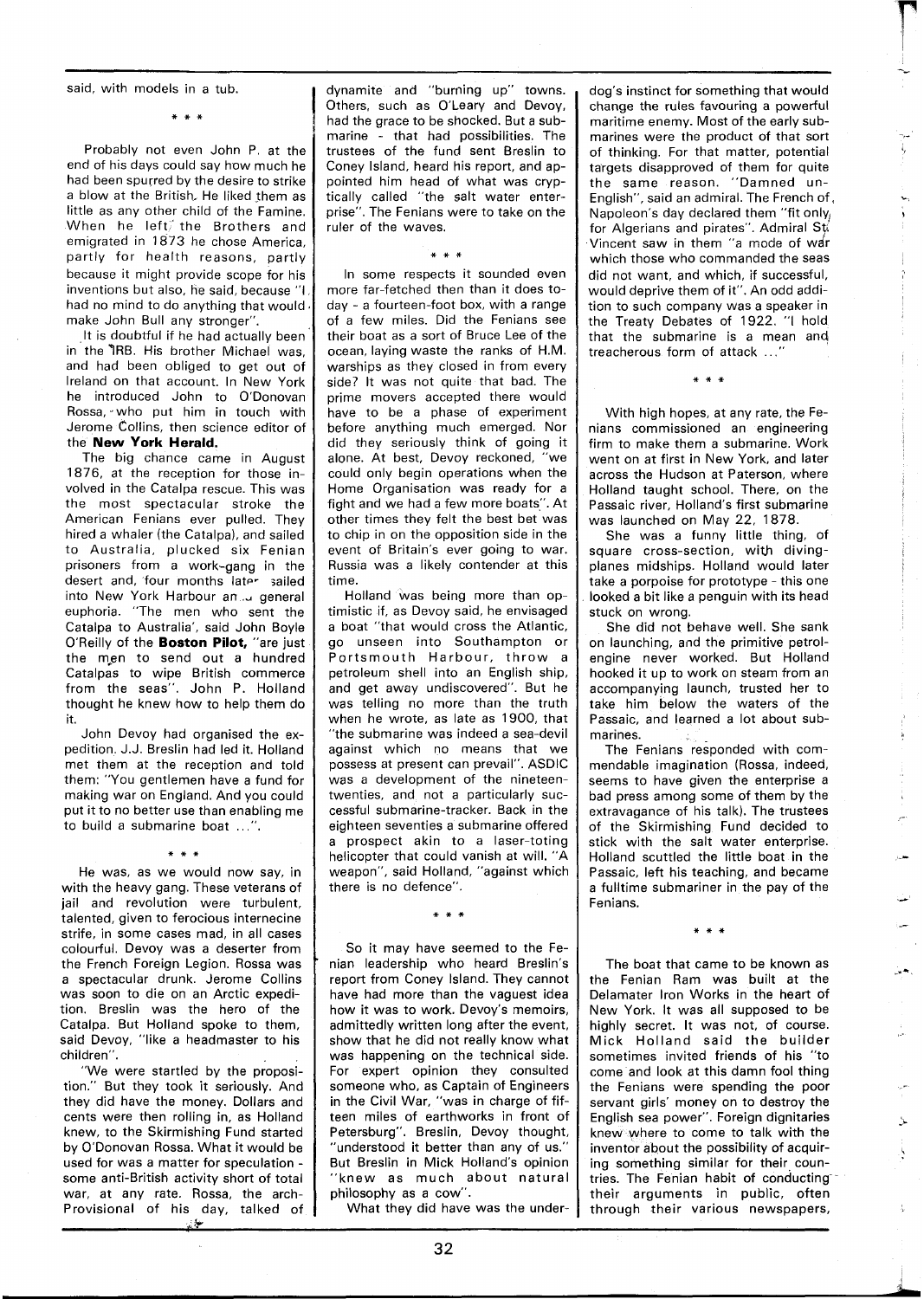

meant that a good deal about the Ram got into print. The ordinary papers did that anyway. It was the **New York Sun** that gave her her name.

She took to the water in May 1881, and for years provided New Yorkers with unfailing spectacle. The Keystone Cops element was often there, as when they tested her erratic armoury, or surfaced in the path of a ferry-boat, or realised in the middle of the bay that a little boy had hitched a ride up top. But she also provided something new by way of spectacle - she was a submarine that worked. "There is scarcely anything required of a good submarine", said Holland in his dry way, "that this one did not do well enough".

He had come a long way from the drawings on his school blackboard. The boat as originally conceived was to be driven by foot-pedals, of which all one can say is that they would have made extra problems underwater. The operator, in primitive scuba gear, was supposed to engage the enemy by flooding the cockpit, getting out, placing an explosive which was slung

### **John Philip Holland**

alongside, getting back in, and peddling away before the charge went off. Not until World War II would midget subs succeed in doing that.

By the time he got to installing one of the new petrol engines, the actual Holland I had become pure experiment. Without an air-supply the engine would not have worked for more than the briefest dip underwater, and if the cockpit was flooded it would not have worked at all.

In the new design, the Ram's engine worked on compressed air while submerged, and exhausted through a valve. Holland rightly guessed against all opposition that this would work as long as pressure outside and inside remained the same. He had planned that the engine would have its own airsupply, so that cockpit pressure could remain at atmospheric. In the event, engine and operators (there was a crew of three) breathed the same air at a pressure which varied with depth rather uncomfortable, but simple and safe.

Electricity, of course, held the future in underwater power. But batteries were still primitive. So were petrol engines, for that matter. Wisely or otherwise, he opted for these, apart from one aberration into steam, until his final boat.

Holland I had used planes midships to force her bodily under, like tiny airplane wings in reverse. That was how orthodoxy would have it. Some designs used vertical propellors for the same purpose. Holland sometimes remarked that the people who ran down his ideas (and by implication failed to understand submarines) were invariably those skilled in ship-building. The point should be made that such people would find it hardest to make the necessary mental leaps, such as from level-keel sinking to diving. On the new boat he put the planes aft, so that she upped her end and thrust her nose under at a sizeable angle.

The tilt would have made another boat unstable. But he knew enough to make sure the ballast-water couldn't move about and shift the centre of gravity to the lower end. Well might he compare the Ram, in lines and performance, with the porpoises he liked to point out as the experts on the subject.

Lastly, there was the gun. Not yet a torpedo-launcher, but still a pneumatic affair of some complexity. Underwater